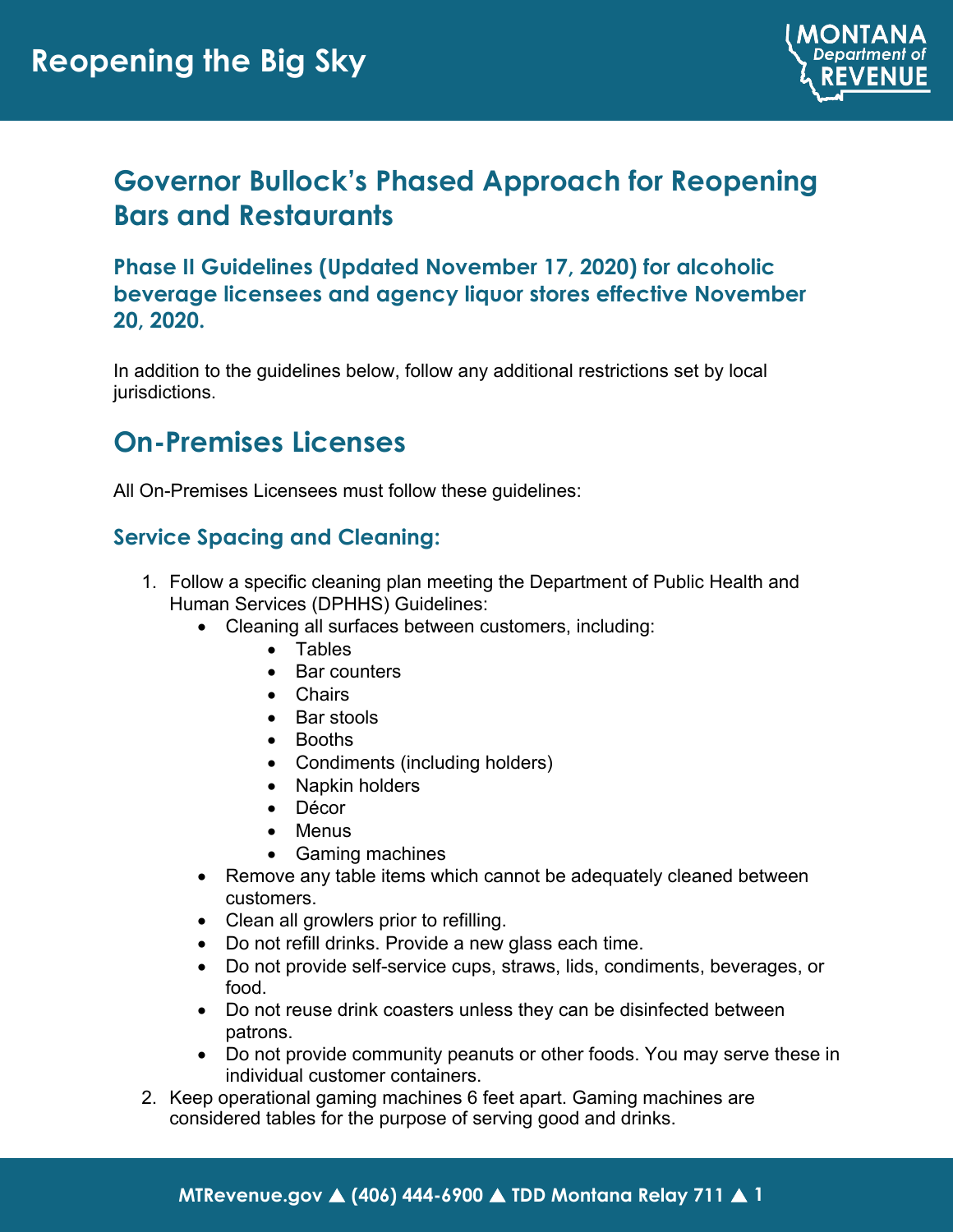3. Limit your occupancy to 50% of your normal operational capacity to allow for adequate group spacing.

MONTANA **Department of REVENUE** 

- 4. When customers are waiting in line, keep groups that are not from the same household separated by an appropriate distance. If your waiting area is not large enough to allow social distancing, close the waiting area to customers.
- 5. Limit all tables to 6 customers per table.
- 6. Limit gaming machines to one customer per machine.
- 7. Keep 6 feet of physical distance between groups or tables. You can accomplish this by:
	- Increasing table spacing, removing tables, or marking tables as closed;
	- Providing for a physical barrier between tables; or
	- Providing back-to-back seating with adequate separation.

### **Bar and Counter Service**

- 1. Do not allow patrons to stand and mingle at the bar or elsewhere. All patrons should have a place to sit.
- 2. You may allow patrons to sit at bars or counters if:
	- Bar seating is following social distancing and sanitation protocols or other protective measures, such as a protective barrier;
	- Bar seating is approved by the local health department; and
	- Bar seating follows these requirements:
		- No bar seat may be within 6 feet of a well, taps, an area where drinks are passed to servers, ice machines, or other areas used to prepare or serve food or beverages;
		- Barstools are spaced 6 feet apart. If a group of six or fewer comes in and request to be seated together, a staff member may move seats to group them together, then separate the seats again once the group leaves;
		- If bars cannot keep 6 feet between bar seating and staff areas used for service preparation, a physical barrier or closing may be used to protect the staff.
- 3. Wells taken out of use are marked with a sign to remind staff.

Keep a designated area at the bar to allow patrons to place and receive orders following these guidelines:

- Only one patron may use this space at a time.
- Keep 6 feet between all patrons from separate groups.
- Patrons may receive their drink or order, then return to their seat.

## **On-Premises Hours**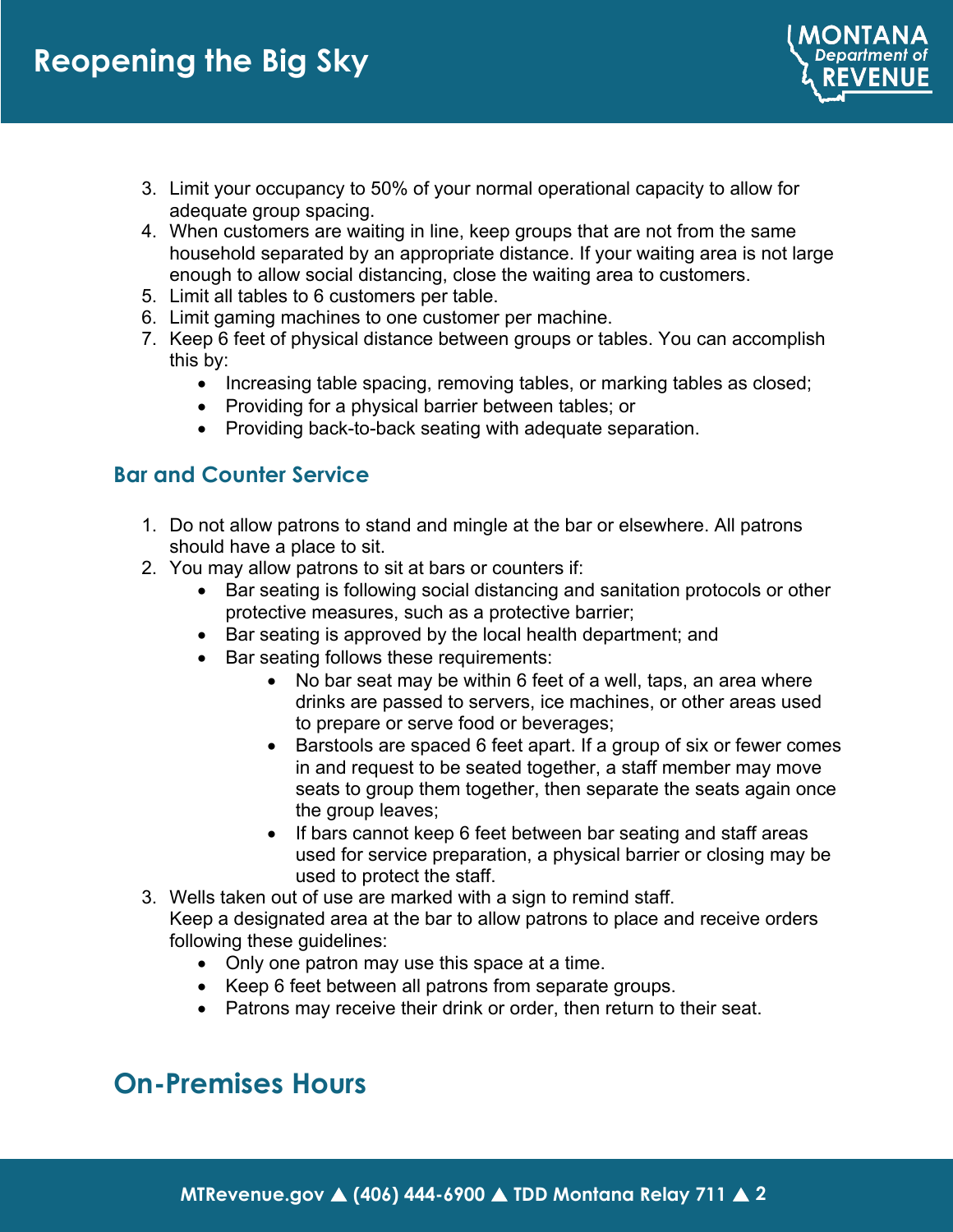

#### **Brewery and Distillery Sample Rooms**

Breweries and distilleries must close their sample rooms at the normal time and not reopen until the normal time the next day. No deliveries may be made outside of sample room hours.

#### **Winery Sample Rooms**

Wineries sample rooms may be open 8:00 a.m. to 10:00 p.m.

All customers must be out of the establishment by the close of business at 10:00 p.m. No deliveries may occur between 10:00 p.m. and 8:00 a.m. Businesses may reopen after 4 a.m.; however, the sale or consumption of alcohol may not occur until 8 a.m.

### **All-Beverage of Beer Licensees**

Bars, restaurants, and casinos with all-beverage or beer licenses may be open 8:00 a.m. to 10:00 p.m. This includes catered events. All other catering requirements are still mandatory. Businesses may reopen after 4 a.m.; however, the sale or consumption of alcohol may not occur until 8 a.m.

All customers must be out of the establishment by the close of business at 10:00 p.m. No deliveries may occur between 10:00 p.m. and 8:00 a.m.

#### **Restaurant Beer and Wine Licenses**

Restaurants with a Restaurant Beer and Wine License may be open 11:00 a.m. to 10:00 p.m. This includes catered events. All other catering requirements are still mandatory. Businesses may reopen after 4 a.m.; however, the sale or consumption of alcohol may not occur until 11 a.m.

All customers must be out of the establishment by 10:00 p.m. No deliveries may occur between 10:00 p.m. and 11:00 a.m.

## **Additional Guidelines and Allowances**

All licensees must follow all laws pertaining to the Responsible Alcohol Sales and Service Act (16-4-1001, MCA).

During Phase II, all licensees may:

- Take orders and payments on the phone or by computer.
- Sell for delivery, curbside pickup, drive-up or take-out for off-premises consumption prior to closing time.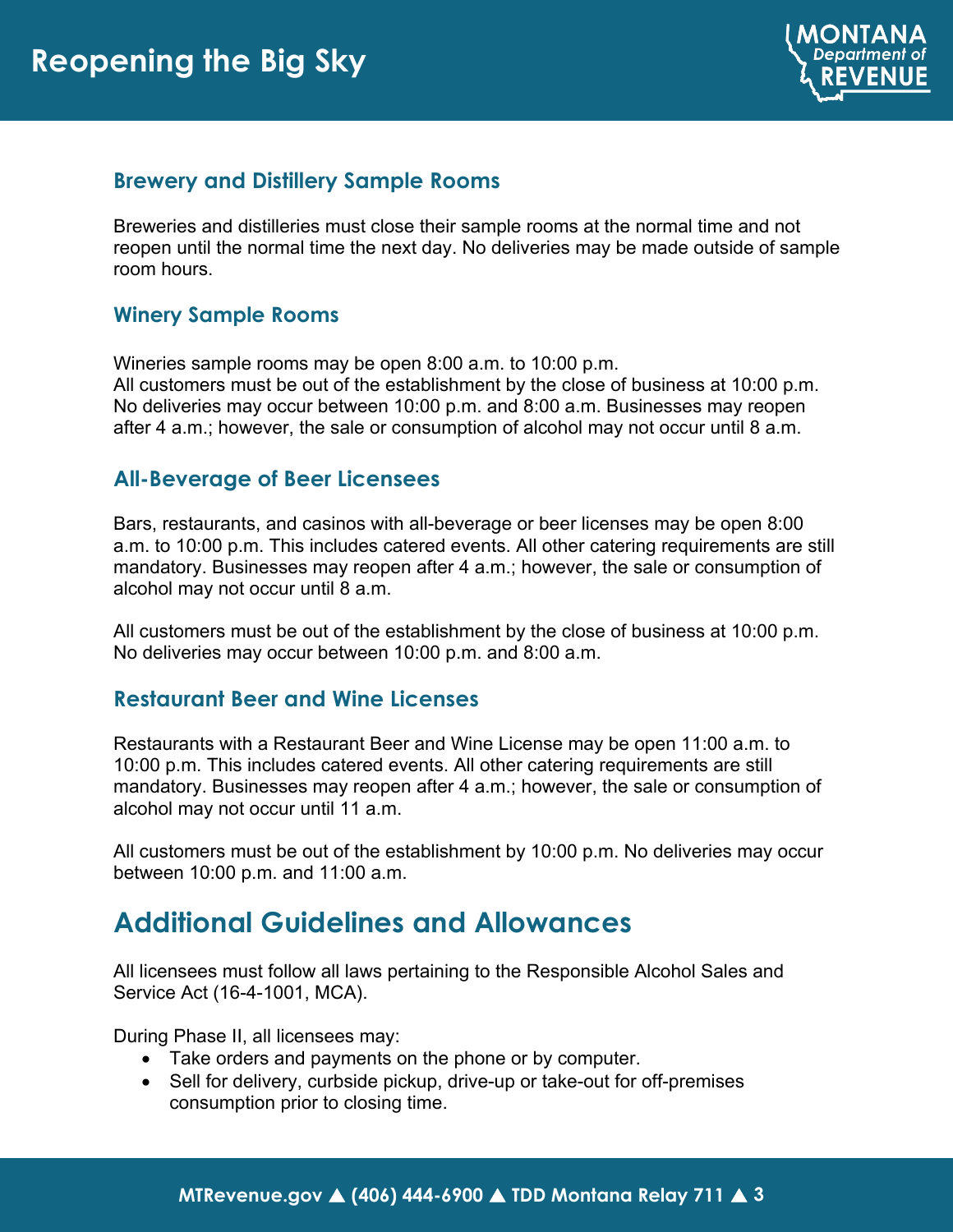

- Licensees and their employees (with no age limit, but must be server trained) may carry alcohol in original packaging<sup>1</sup> curbside or to a parking area. This includes growlers with beer and table wine.
- Licensees and their employees (at least 21 and server trained) may deliver alcohol "off-site" in original packaging<sup>1</sup>. This includes growlers with beer and table wine.

# **Selling Alcohol for Off-Premises Consumption**

All licensees may sell alcohol for off-premises consumption prior to closing time.

## **All-Beverage and Beer Licensees**

All-beverage and beer licensees must:

- Sell alcoholic beverages in individual servings<sup>2</sup> for take-out only. The buyer assumes liability for local or state regulations regarding open container laws.
- Licensees employees must be at least 18 and server trained.

### **Breweries**

Breweries must:

• Sell only in original packaging<sup>1</sup>, including growlers with beer or individual servings<sup>2</sup> if they meet the consumption guidelines<sup>3</sup>.

#### **Wineries**

Wineries must:

• Sell only in original packaging<sup>1</sup>, including growlers with wine or individual servings<sup>2</sup> if they meet the consumption guidelines<sup>3</sup>.

## **Distilleries**

Distilleries must:

- Sell only up to 1.75 liters per person per day.
- Sell only in original packaging<sup>1</sup> or individual servings<sup>2</sup> if they meet the consumption guidelines<sup>3</sup>.

#### **Restaurant Beer and Wine Licensees**

Restaurant beer and wine licensees must:

• Sell only in original packaging<sup>1</sup> or individual servings<sup>2</sup> if they meet the consumption guidelines<sup>3</sup>.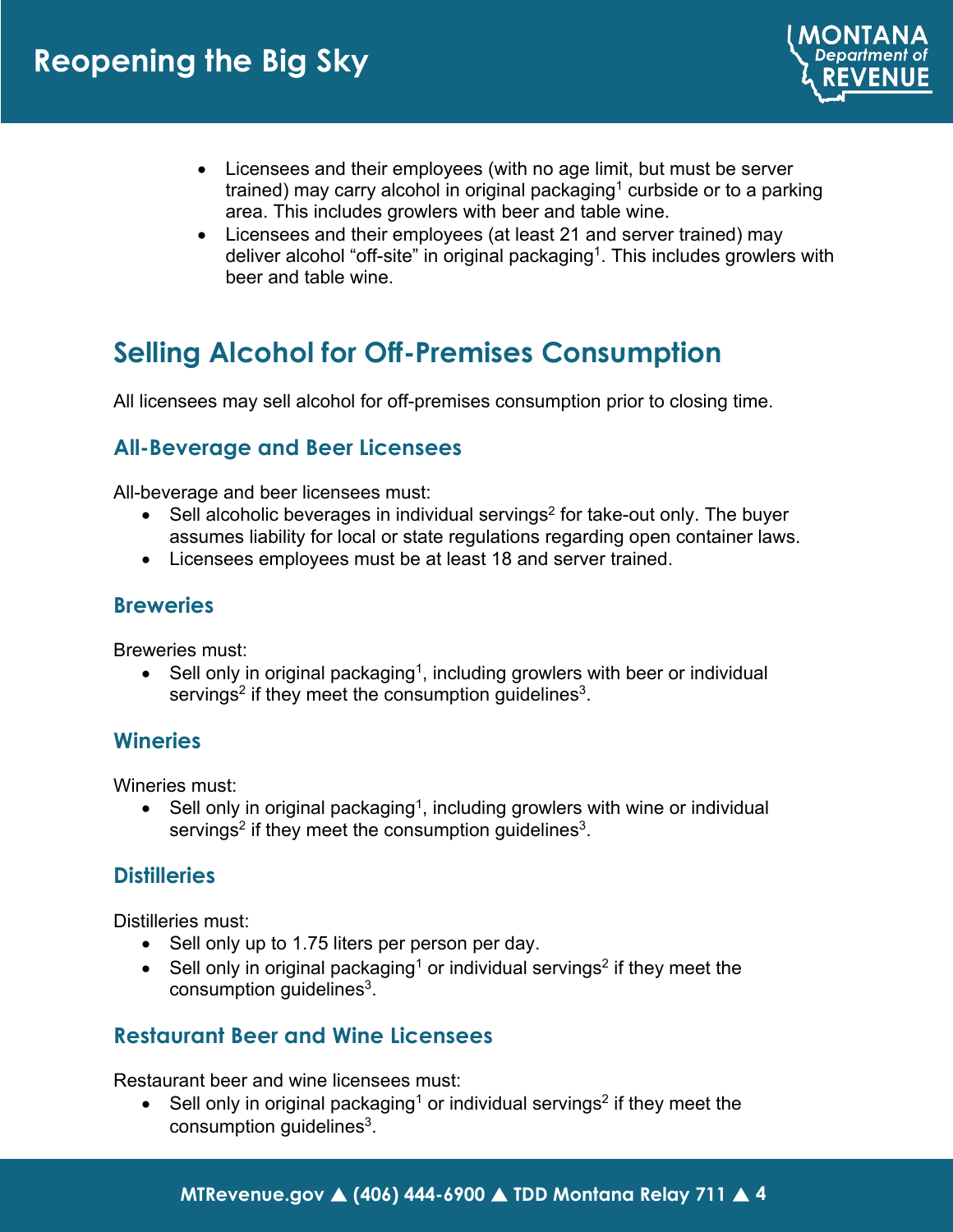

• Sell beer and wine only to a patron who orders food, with that beer and wine stated on the food bill.

## **Off-Premises Licensees and Agency Liquor Stores**

Off premises licensees and agency liquor stores may only sell products in original packaging<sup>1</sup>.

## **Beer Wholesalers and Table Wine Distributors**

Beer wholesalers and table wine distributors may coordinate with retail licensees and with agency liquor stores for pickup of beer or table wine for any quantity of product that is agreed upon.

EXPIRED September 30, 2020 TTB Circular 2020-3: Wholesalers and distributors may no longer extend more than 7 days credit to a retailer.

# **Continued Prohibitions Under Phase II**

No licensee or agency liquor store may:

- Sell to a person under 21.
- Sell to any person actually, apparently, or obviously intoxicated.
- Have a third-party service such as Grubhub order, pickup, or deliver alcohol.
- Canvass for, or solicit, orders for alcohol. Customers must initiate the sale of alcohol either on the phone, in person, or online. Normal advertising rules apply.

Virtual Special Events and Catered Events NOT allowed.

# **Temporary Process for Modifying a License During Phase II**

## **Financing**

As a reminder, institutional loans (bank loans) do not require prior approval. Notification that a licensee has obtained a bank loan is only required with the license renewal submission.

Non-institutional loans (non-bank loans) must have prior approval. In order to speed up the review process, please follow these guidelines:

• Submit online through our TransAction Portal (TAP.DOR.mt.gov) and submit your request, or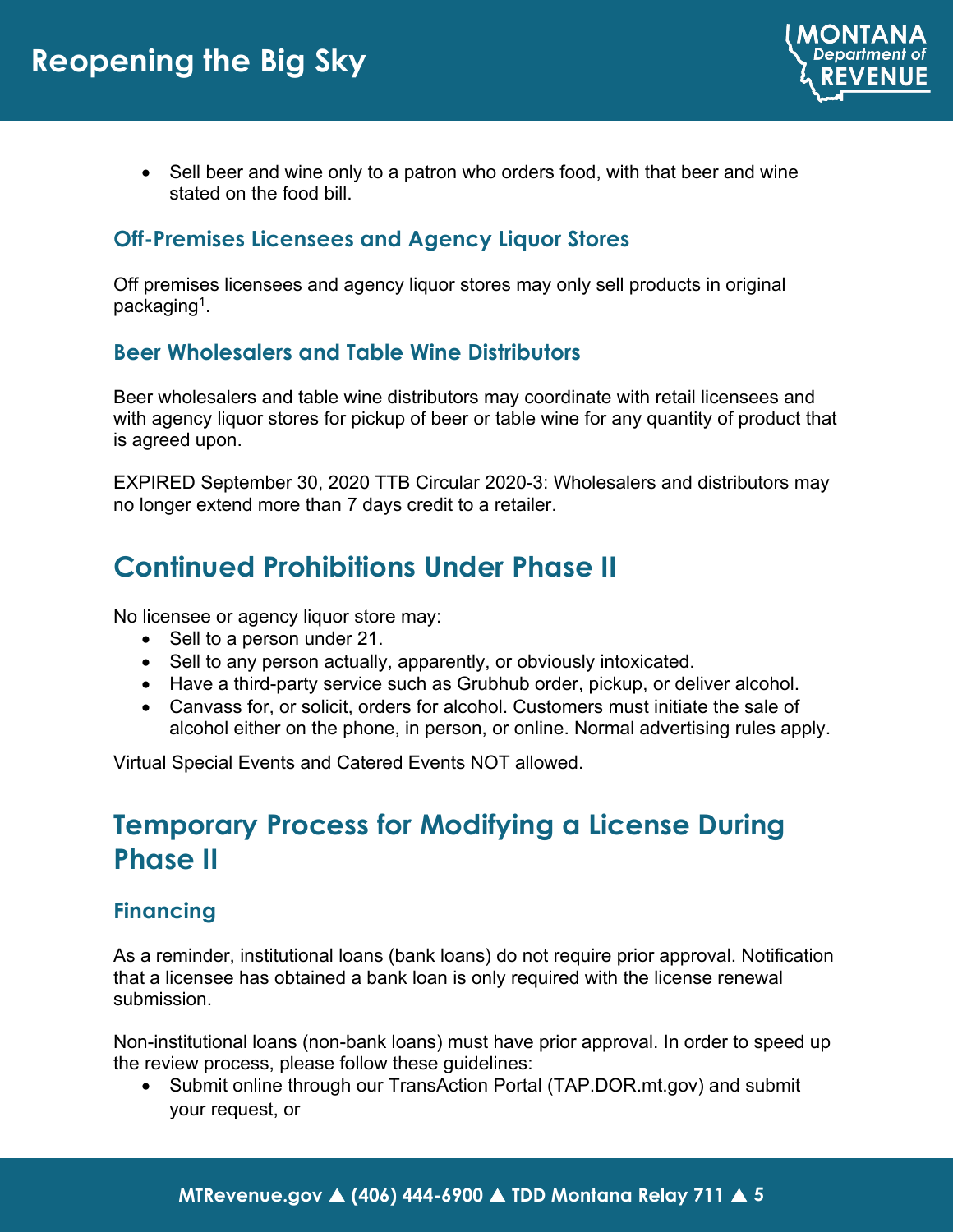

• Send documents to Stacy Rogstad  $(SRogstad@mt.gov)$  via the ePass Montana File Transfer Service (Transfer.MT.gov).

Fax or mail may not be processed as quickly as online submissions. Be sure to supply all required documents. Before we can conduct our review, an application must be complete.

The following documents are required:

- Non-institutional loan (Form 13).
- Personal/criminal history statement (Form 10 or Form 10A) for each person providing funding.
- Loan agreement and/or promissory note.
- Amortization schedule and/or other applicable contracts or documents.
- Source of funding for the loan (e.g., 6 months of bank statements).
- As noted in the above section, the requirements for fingerprint cards will temporarily be waived.

Financing application submissions will be given priority.

### **Additional Accommodations**

During this time, we will allow debt holders (landlords, lenders, etc.) to provide temporary reprieve from payments normally required by law and rule. Bone fide emergency loan or lease agreement modifications will not be considered an improper NIL or undisclosed ownership interest.

Any agreement between the licensee and the debt holder to defer or forgive payments or change terms must be documented. The documentation should include details of the modification such as:

- Interest rate adjustment.
- Monthly payment adjustment.
- Monthly payment "holidays" or forgiveness.
- Change in loan terms.
- Timeframe for the modification (e.g., temporary or through the term).
- Other accommodations.

Documents should be submitted to the Department no later than with the licensee's annual license renewal application, due June 30.

## **Key Personnel Changes**

The license renewal form (due June 30) requires disclosure of any changes to mangers, officers, or directors. Please ensure all changes are reported at that time (or before).